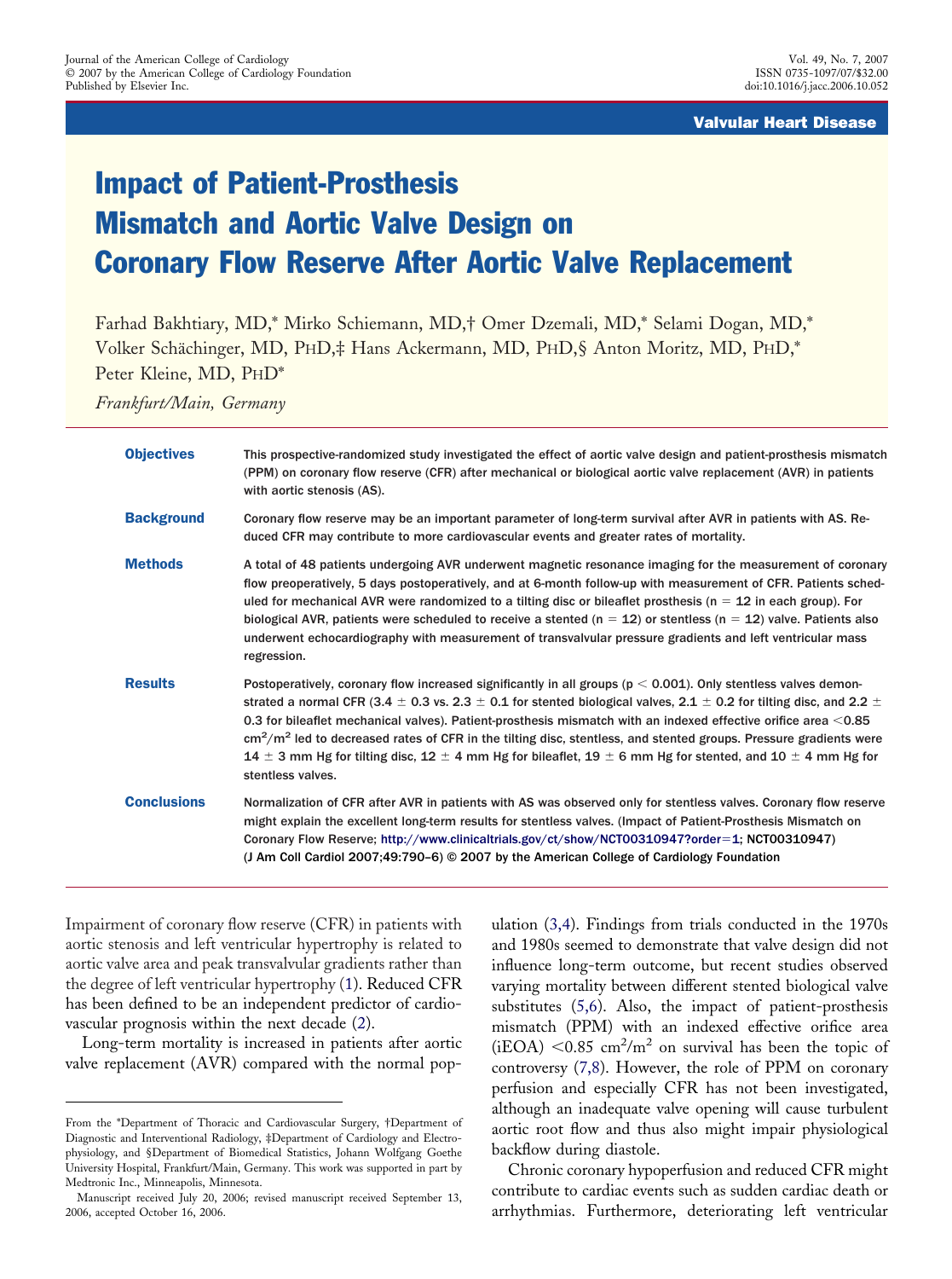function is common after AVR and might be related to insufficient coronary flow. Our own previous experimental studies showed that postoperative coronary flow and coronary reserve are dependent on valve design and orientation. None of the tested aortic valve prostheses allowed for physiological coronary flow rates [\(9–12\)](#page-6-0).

The aim of this prospective, randomized study was to investigate the impact of valve design and PPM on CFR and hemodynamic performance in patients undergoing AVR for aortic stenosis. We compared 2 mechanical and 2 biological valves and evaluated the acute and chronic changes in coronary artery flow, CFR, hemodynamic outcome, and regression of left ventricular mass in patients undergoing AVR who did not have coronary artery disease.

Noninvasive measurement of coronary perfusion rates in vivo can be performed either by echocardiography or magnetic resonance imaging (MRI). Echocardiography frequently is limited by impaired postoperative conditions of analysis. Therefore, we used MRI scanning because it provides a more objective measurement of right and left coronary artery flow rates in patients without their additional exposure to X-rays [\(13,14\)](#page-6-0).

# Methods

From March 2003 to January 2005, 48 patients undergoing AVR were included in this prospective randomized study. Patients suffered from severe aortic stenosis (maximum gradient >50 mm Hg or aortic valve area <1.0 cm<sup>2</sup>); no patient had more than minimal aortic regurgitation and, all patients, a preoperative coronary angiography demonstrated the absence of any coronary artery obstruction. Exclusion criteria included active endocarditis, emergency surgery, and a history of coronary artery disease or myocardial infarction. The hypothesis of our study was that less downstream turbulence achieved by stentless valves contributes to improved coronary flow. The study was approved by the ethics committee of the Johann Wolfgang Goethe University Hospital (Frankfurt/Main, Germany) and all patients provided written informed consent before inclusion.

Transthoracic echocardiography and MRI scanning were performed on the day of admission, before discharge, and during a 6-month follow-up visit. The MRI scan was used to measure coronary flow rates and dynamics. Additional measurement of adenosine-induced CFR (140  $\mu$ g/kg/min adenosine over the course of 7 min) was performed during the follow-up MRI. Rate-pressure product (RPP) as the product of heart rate multiplied by left ventricular pressure (systolic blood pressure  $+$  systolic transvalvular gradient) was calculated as an indicator of myocardial oxygen demand. The intention was to exclude increased cardiac work load as the cause of increased coronary flow rates. We used echocardiography to evaluate the hemodynamics of the valves and left ventricular mass regression (LVMR). At the follow-up visits, additional clinical evaluation was performed.

**Echocardiography.** Echocardiography was executed according to American Society of Echocardiography guidelines using a Wingmed Vivid 5 cardiac ultrasound scanner (GE Medicals, Fairfield, Connecticut). Continuous-wave Doppler was used to derive peak transvalvular pressure gradients across the aortic valve (peak aortic valve gradient). Aortic valve area was calculated according to the American College of Cardiology/American Heart Association guidelines to determine severity of aortic stenosis. Effective orifice area was

| <b>Abbreviations</b><br>and Acronyms                         |
|--------------------------------------------------------------|
| $AVR =$ aortic valve<br>replacement                          |
| $CFR = \text{coronary flow}$<br>reserve                      |
| $\mathsf{IEOA} = \mathsf{indexed}$ effective<br>orifice area |
| $LVMR = left$ ventricular<br>mass regression                 |
| $MRI = magnetic$ resonance<br>imaging                        |
| $PPM =$ patient-prosthesis<br>mismatch                       |
| $RPP = rate-presure$<br>product                              |

calculated using the continuity equation method. The iEOA was derived by dividing EOA by the body surface area. Left ventricular ejection time was measured on the continuous-wave Doppler trace, from opening to closure of the aortic valve. The mean of 3 separate readings in case of sinus rhythm and the mean of 5 separate readings in case of atrial fibrillation were used for each parameter. All data collected were entered in a central database.

**Cardiovascular magnetic resonance (cMRI scan).** Patients were examined in a 1.5-T system (Magnetom Sonata, Maestro Class; Siemens, Erlangen, Germany) in a supine position using thoracic surface coils. The examination started with a set of transverse and double oblique scout images to localize the coronary arteries. Subsequently, a retrospectively ECG-gated breath hold phase-contrast flash sequence with high temporal and spatial resolution was used to acquire flow data. These sequences were oriented perpendicularly to the left (segment 5) and right (segment 1) coronary artery main stems. Resulting cMRI flow data sets included rephased, magnitude, and phase images and were segmented manually using the ARGUS flow analysis software (Houston, Texas). According to the measured velocities at every time frame, velocity and flow curves were generated and analyzed. The preoperative measured values of coronary flow for each individual patient were set as 100% values. The postoperative values were then related to these preoperative flow rates. Coronary flow reserve was calculated as the ratio between maximum and rest coronary flow rates. Additionally, the distance of the coronary flow velocity peak to the R-wave was measured representing the time of maximal coronary flow in relation to systole and diastole.

The reproducibility of the described MRI technique of coronary flow rate evaluation has been reported recently [\(14\)](#page-6-0). Patients were either selected for mechanical or biological valve replacement depending on their age, risk of anticoagulation, and life expectancy. This selection was performed according to the institutional standards. Randomization started after this process. Patients scheduled for mechanical valve replacement ( $n = 24$ ) were randomized to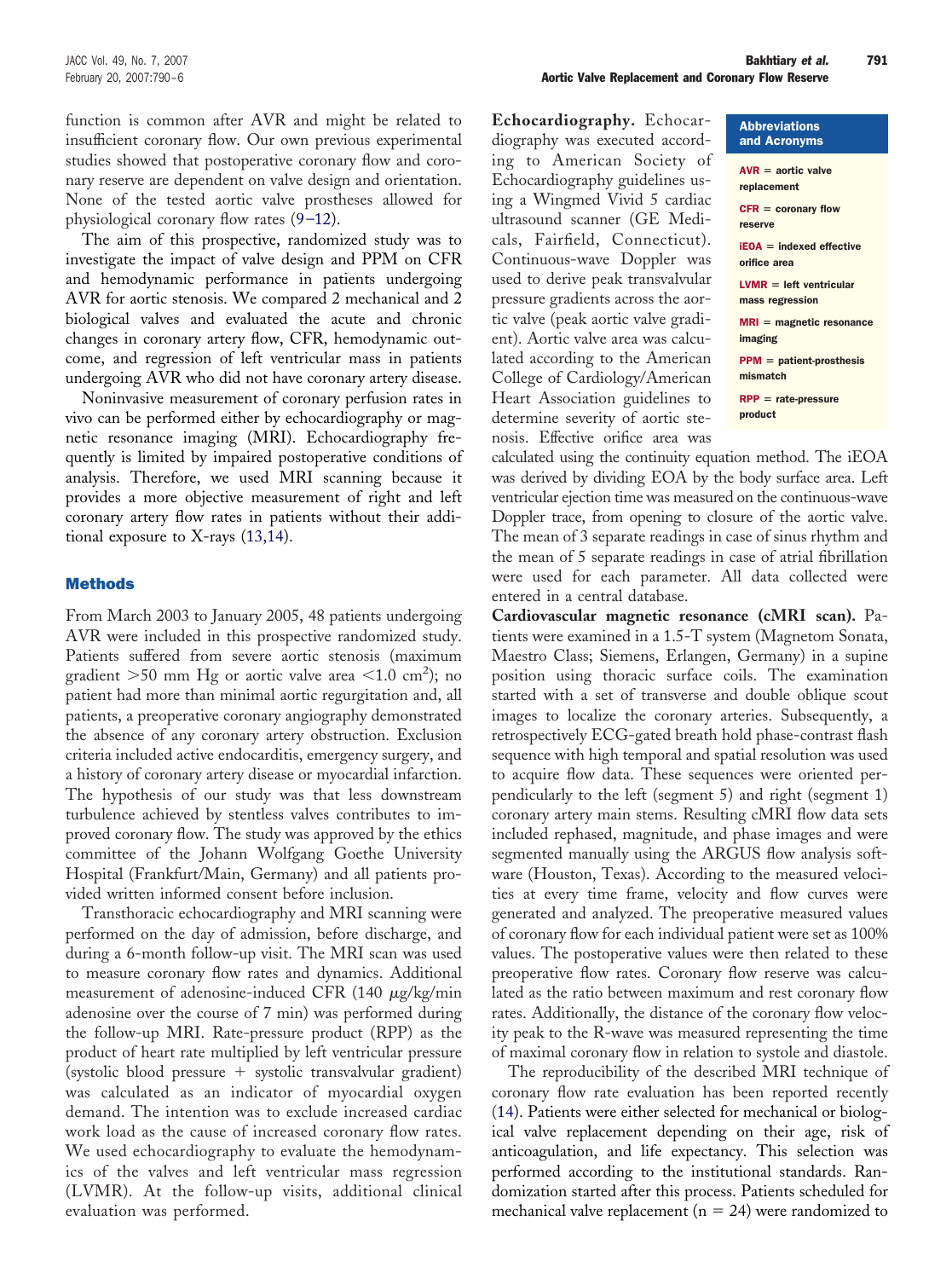#### Table 1 The Most Important Features of the Implanted Valves Hall Advantage Mosaic Freestyle Design Mechanical Porcine biological Tilting Disc **Stentless Stentless Bileaflet** Stentless Stentless Stentless Stentless Stentless Stentless Stentless **Material Material Polycarbon leaflets** Titanium housing Porcine leaflets, treated with physiological fixation and AOA First implant 1977 1999 1994 1992 Characteristics Requires optimal orientation, good hemodynamics Low profile Low thrombogenicity Easy implantation Larger central orifice Good midterm outcome Excellent hemodynamic performance, laminar flow

 $AOA = alpha-aminooleic acid (anticalcification treatment).$ 

receive a Medtronic Hall tilting disc or Medtronic Advantage bileafleat valve. Also, in the biological group ( $n = 24$ ), patients were randomized for either a porcine stented bioprostheses (Medtronic Mosaic) or a porcine stentless valve (Medtronic Freestyle; all valves by Medtronic Inc., Minneapolis, Minnesota). The most important features of the implanted valves are listed in Table 1.

Both biological valves undergo identical processing with zero pressure cusp fixation and amino-oleic acid anticalcification treatment. Intraoperatively, patients were excluded from the study if their aortic root wall had severe calcifications that could not be removed surgically and thus made the implantation of a stentless valve impossible or if their aortic root was dilated.

**Surgical technique.** A total of 9 surgeons performed the operations using partial upper sternotomy, standard extracorporeal circulation, retrograde cold blood cardioplegia, and carbon dioxide insufflation of the open chest to minimize organ damage caused by air embolism. Access to the aortic valve was gained via a transverse aortotomy. After complete resection of the native aortic valve and debridement of the aortic annulus, accurate sizing was conducted using the original sizers for the 4 different valves. Hall, Advantage, and Mosaic valves were implanted in a supraannular fashion using interrupted pledget-armed U stitches with Ethibond 2-O sutures (Ethicon, Inc., Cornelia, Georgia). Bites were taken from the ventricular to the aortic side of the annulus. For the 2 mechanical valves, optimum orientation was chosen according to previous publications [\(11\)](#page-6-0). Freestyle valves were implanted in the modified subcoronary position, leaving the noncoronary prosthetic sinus intact. Single Ethibond 4-O sutures (Ethicon) for the proximal and a running Prolene 4-O suture (Ethicon) for the distal anastomoses were used. No oversizing for stentless valves was performed.

**Statistical methods.** As a first step of statistical analysis, Gaussian normal distributions of results obtained for hemodynamic parameters and coronary flow rates were tested using the Dallal-Wilkinson corrected, Kolmogoroff-Smirnoff test [\(15\)](#page-6-0). Data were compiled and analyzed using Microsoft Excel (Redmond, Washington) and Statview (Cary, North Carolina). The baseline characteristics and hospital outcomes for the 4 groups were compared using chi-square contingency or the Fisher exact test for categorical data and Mann-Whitney *U* test or Kruskal-Wallis test for continuous variables. Results are reported as the mean  $\pm$ SD in text and tables. Statistical significance was defined as a p  $< 0.05$ .

# Results

Preoperative coronary artery flow and also other clinical characteristics, including gender, body surface area, ejection fraction (EF), New York Heart Association functional class, and cardiovascular risk factors were comparable in the 4 groups [\(Table 2\)](#page-3-0); the only significant difference was observed with respect to lower age in the 2 mechanical groups. Coronary flow rates varied distinctly between individuals, but mean and median values were similar. Evaluation of the coronary perfusion pattern demonstrated a pathological early flow velocity peak (distance from the R-wave 375 ms for Hall, 390 ms for Advantage, 380 ms for Mosaic, and 390 ms for Freestyle). Flow was even partially reversed during systole: mean RPP was  $19,885 \pm 4,558$  beats/min·mm Hg, again, with no differences between groups.

Each of the 4 valves was implanted into 12 patients, respectively. Because of the more complex implantation technique, cross-clamp times and cardiopulmonary bypass times were significantly longer in the stentless valve group. The mean valve sizes were  $24 \pm 1.8$  mm for tilting disc, 23.5  $\pm$  1.5 mm for bileaflet, 23  $\pm$  1.6 mm for the stented group, and  $24 \pm 1.1$  mm for the stentless group. Because only the stentless sizers were metric, Hall, Advantage, and Mosaic, sizes had to be converted into their metric values [\(16,17](#page-6-0)), which were 21.2  $\pm$  1.4 for Hall, 21  $\pm$  1.3 for Advantage, and 20.6  $\pm$  1.0 mm for Mosaic. Thus, Freestyle valves demonstrated significantly greater implanted diameters ( $p < 0.05$ ), with the remaining valve sizes comparable.

The discharge MRI evaluation of coronary flow revealed a significant increase in coronary flow for each individual patient (p  $<$  0.001). The preoperative values were set as 100%. [Figure 1](#page-3-0) demonstrates that coronary artery flow increased to 185  $\pm$  23% for Hall, 182  $\pm$  19% for Advantage, 224  $\pm$  37% for Mosaic, and 245  $\pm$  28% for Freestyle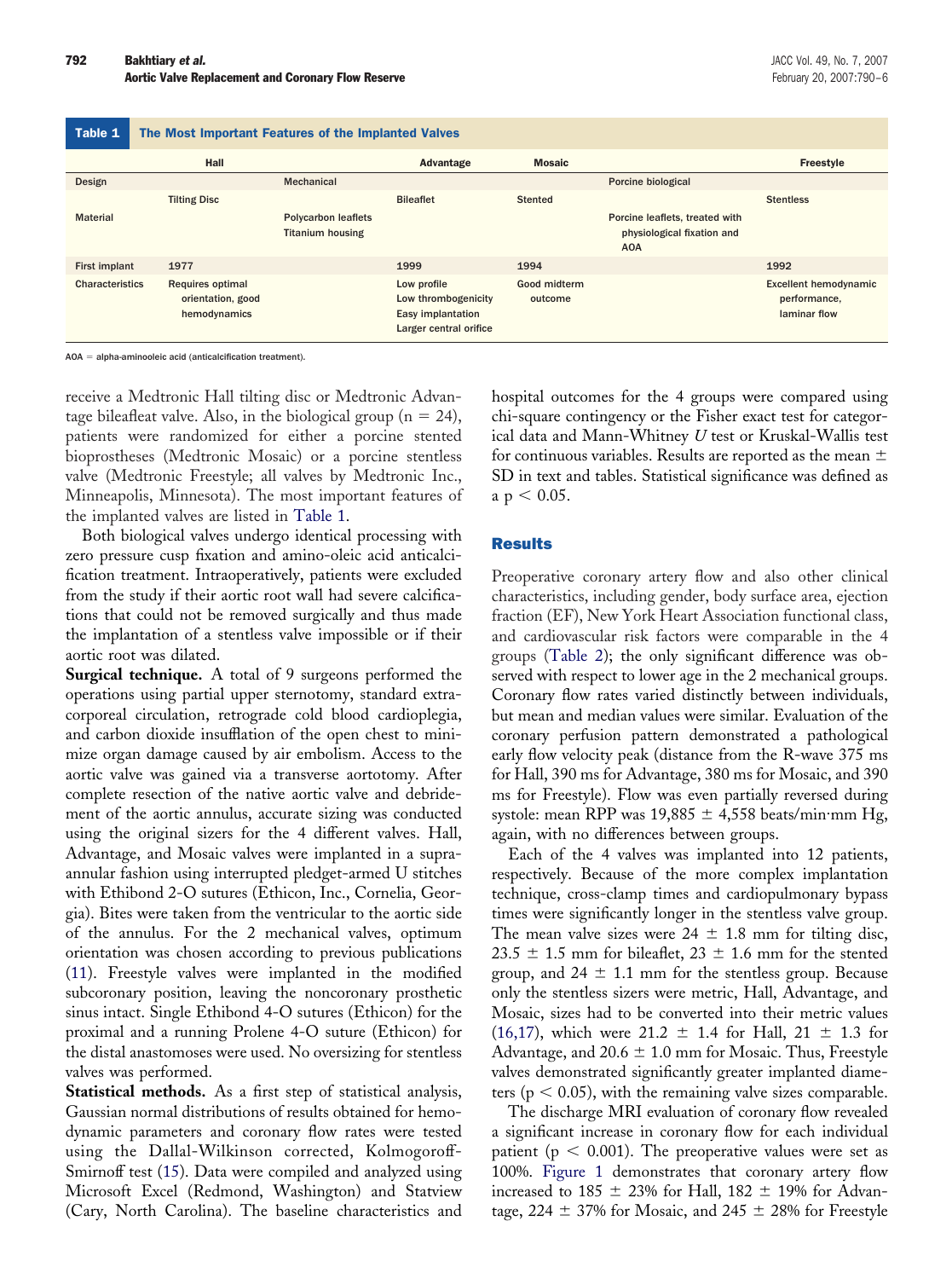<span id="page-3-0"></span>

| rapie z                                              | <b>Preoperative Patient Unaracteristics</b> |                        |                     |                      |           |  |  |  |  |  |  |
|------------------------------------------------------|---------------------------------------------|------------------------|---------------------|----------------------|-----------|--|--|--|--|--|--|
|                                                      | Hall $(n = 12)$                             | Advantage ( $n = 12$ ) | Mosaic ( $n = 12$ ) | Freestyle $(n = 12)$ | p Value   |  |  |  |  |  |  |
| Male                                                 | 8                                           | 5                      | 5                   | 5                    | <b>NS</b> |  |  |  |  |  |  |
| Female                                               | 4                                           | $\overline{7}$         | $\overline{7}$      | $\overline{7}$       | <b>NS</b> |  |  |  |  |  |  |
| Age (yrs)                                            | $62 \pm 4.5$                                | $63 \pm 5$             | $*76 \pm 6$         | $*71 \pm 7$          | $\star$   |  |  |  |  |  |  |
| <b>BSA</b>                                           | $1.98 \pm 0.25$                             | $1.84 \pm 0.2$         | $1.90 \pm 0.1$      | $1.85 \pm 0.2$       | <b>NS</b> |  |  |  |  |  |  |
| Angina pectoris                                      | $\overline{4}$                              | 6                      | 6                   | $\overline{7}$       | <b>NS</b> |  |  |  |  |  |  |
| Hypertension                                         | 8                                           | 6                      | $\overline{7}$      | $\overline{7}$       | <b>NS</b> |  |  |  |  |  |  |
| Valvular gradient (mm Hg)                            | $65 \pm 19$                                 | $73 \pm 11$            | $69 \pm 22$         | $73 \pm 14$          | <b>NS</b> |  |  |  |  |  |  |
| <b>NYHA functional class</b>                         | $3 \pm 0.5$                                 | $2.8 \pm 0.3$          | $2.5 \pm 0.5$       | $2.8 \pm 0.4$        | <b>NS</b> |  |  |  |  |  |  |
| Coronary flow RCA (ml/min)                           | $59 \pm 28$                                 | $63 \pm 18$            | $65 \pm 21$         | $60 \pm 30$          | <b>NS</b> |  |  |  |  |  |  |
| Coronary flow LCA (ml/min)                           | $85 \pm 28$                                 | $100 \pm 41$           | $90 \pm 33$         | $94 \pm 31$          | <b>NS</b> |  |  |  |  |  |  |
| Preoperative ejection fraction (echocardiography, %) | $63 \pm 12$                                 | $59 \pm 14$            | $60 \pm 10$         | $52 \pm 5$           | <b>NS</b> |  |  |  |  |  |  |
| <b>Diabetes</b>                                      | 4                                           | 4                      | 6                   | 5                    | <b>NS</b> |  |  |  |  |  |  |
| <b>Smoking</b>                                       | 5                                           | 6                      | 5                   | $\overline{7}$       | <b>NS</b> |  |  |  |  |  |  |

# Table 2 Preoperative Patient Characteristics

 $*{\sf p} <$  0.05.

BSA = body surface area; LCA = left coronary artery; NS = nonsignificant; NYHA = New York Heart Association; RCA = right coronary artery.

valves. The 2 biological valves showed a significantly greater increase (related to the preoperative values) in flow rates compared with the mechanical groups ( $p < 0.01$ ); the difference in favor of the stentless group compared with the stented biological valve also was significant (p  $<$  0.05). Both the left and right coronary artery demonstrated similar results. At the follow-up examination, coronary flow rates were lower compared with the discharge evaluation (mean 146  $\pm$  19% of preoperative values for Hall, 156  $\pm$  24% for Advantage, 188  $\pm$  39% for Mosaic, and 215  $\pm$  35% for the Freesytle group), with the difference between the valve groups being maintained. The stentless valve demonstrated significantly greater coronary flow rates compared with the



Preoperative flow rates were set as 100%. A significant increase was observed for all valves postoperatively. Postoperative flow rates were significantly greater for biological valves compared with the mechanical groups ( $p < 0.01$ ) and within the biological group for stentless prosthesis ( $\uparrow$ p < 0.05). At follow-up, coronary flow was lower compared with the early postoperative phase with the Advantage in favor of the stentless valve compared with the 3 other substitutes being maintained ( $/p < 0.05$ ).

other 3 valve designs. Coronary flow rates at rest were comparable 6 months postoperatively (left coronary artery flow 75  $\pm$  11 ml/min for Hall, 81  $\pm$  14 ml/min for Advantage, 78  $\pm$  13 ml/min for Mosaic, and 88  $\pm$  17 ml/min for Freestyle; RCA flow  $48 \pm 8$  ml/min for Hall, 51  $\pm$  11 ml/min for Advantage, 42  $\pm$  8 ml/min for Mosaic, and  $51 \pm 11$  ml/min for Freestyle). Coronary flow reserve (Fig. 2) induced by Adenosine was normal  $(>2.5)$  only for stentless valves  $(3.4 \pm 0.3)$ , whereas the remaining groups showed reduced values (2.1  $\pm$  0.2 for Hall, 2.2  $\pm$  0.3 for Advantage, and  $2.3 \pm 0.1$  for Mosaic valves). Hemodynamic data at the time of CFR measurement were recorded, and no significant differences were observed among the 4 groups regarding heart rate (mean 76 beats/min for Hall, 72 beats/min for Advantage, 74 beats/min for Mosaic, and 77 beats/min for Freestyle), arterial blood pressure (mean 78 mm Hg for Hall, 75 mm Hg for Advantage, 78 mm Hg for Mosaic, and 72 mm Hg for Freestyle) and peripheral oxygen saturation (variation between 93% and 98% in all groups).

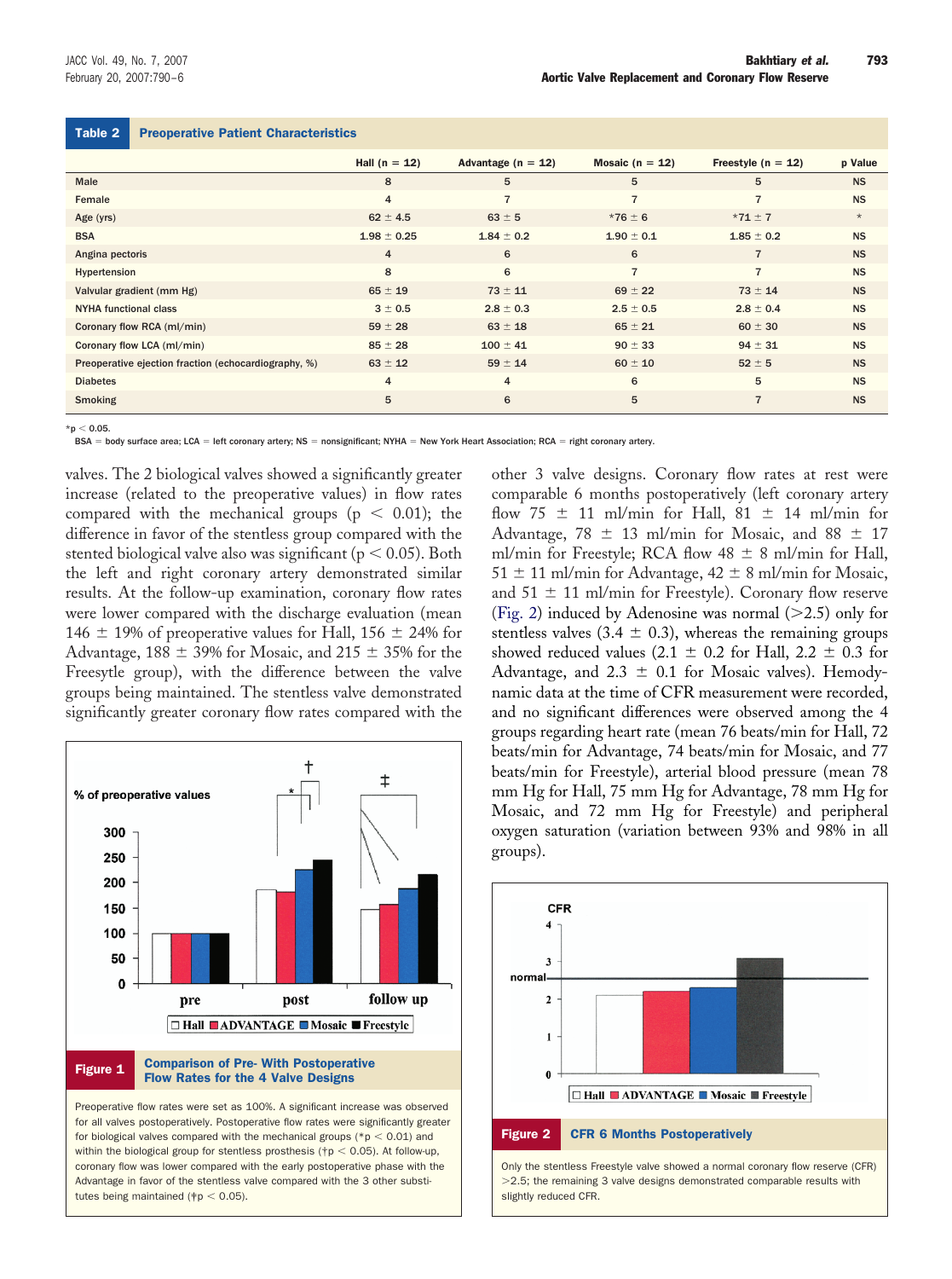

Patient-prosthesis mismatch with an iEOA < $0.85 \text{ cm}^2/\text{m}^2$ occurred in 3 Hall (25%), 1 Advantage (8.3%), 3 Freestyle (25%), and 4 Mosaic (33.3%) patients. Figure 3 summarizes the results of CFR in patients with or without PPM. Except for the Advantage group, with only 1 patient demonstrating PPM, there was a clear decrease in CFR for patients with an  $\text{EOA}$  <0.85 cm<sup>2</sup>/m<sup>2</sup>. However, for the stentless valves, CFR remained within normal ranges  $(2.9 \pm 0.3)$ .

The coronary flow pattern changed in both groups postoperatively toward a more diastolic velocity peak of perfusion with no more reversed systolic coronary flow. The peak flow velocity distance from the R-wave increased to 550 ms for Hall, 530 ms for Advantage, 550 ms for Mosaic, and 570 ms for Freestyle. There were no significant differences between the 4 valve groups.

All echocardiographic results are summarized in Table 3. Mean gradients for the 2 mechanical valves were comparable, whereas Freestyle valves demonstrated significantly lower results at discharge and at the 6-month follow-up  $(p < 0.01)$ . Left ventricular mass index regressed significantly in all groups over time. However, there were no significant differences in LVMR between the groups at either discharge or 6 months postoperatively, although a trend for more pronounced LVMR was observed for Freestyle valves.

Rate-pressure product decreased for all patients toward normal values without any significant differences (Hall 10,114  $\pm$  1,102 beats/min·mm Hg; Advantage 9,166  $\pm$  964 beats/min·mm Hg; Freestyle  $9,124 \pm 1,002$  beats/min·mm Hg; and Mosaic  $10,489 \pm 1,120$  beats/min·mm Hg).

The overall rate of perioperative complications was low in all groups. In the Hall group, 2 patients suffered from temporary atrial fibrillation and 1 patient from a stroke at 8 months after the operation. In the Advantage group, 1 patient required prolonged inotropic support and 1 patient developed temporary atrial fibrillation. In the stentless group, we observed a case of AV-block grade III and needed to implant a DDD pacemaker. In the stented group, there was a case of pericardial effusion, which could be treated by medication alone. There was no case of severe clinical events or death in both groups either perioperatively or at the 6-month follow-up.

New York Heart Association classification improved in all patients (mean  $1.8 \pm 0.5$  for Hall,  $1.6 \pm 0.7$  for Advantage,  $1.5 \pm 0.4$  for stentless, and  $1.7 \pm 0.4$  for stented valves at the follow-up). No patient was classified as New York Heart Association functional class IV.

# **Discussion**

Besides other variables, coronary artery flow is determined by the diastolic flow pattern within the sinuses of Valsalva, which in native aortic valves is characterized by rounded backflow eddies enhancing aortic valve closure and forward coronary flow. This natural low-turbulent flow pattern is disturbed by any aortic valve substitute. In previous studies, downstream turbulence was dependent on valve design and valve size [\(11\)](#page-6-0). Therefore, it was logical that also coronary flow was determined by these variables [\(10,11\)](#page-6-0). The current study adds the variable of valve size and thus effective orifice area, as it is known that adequate valve opening will allow less turbulent flow passage.

Long-term survival after AVR is limited by so-called valve-related complications like thrombosis in mechanical and structural valve deterioration in biological substitutes. By definition, the development of heart failure and sudden cardiac deaths are not considered to be related to the implanted aortic valve, although these complications occur in as many as 24% of the AVR patients within 10 years after surgery [\(8,18\)](#page-6-0). This incidence is significantly greater compared with the background population; therefore, a connection between AVR and the risk of development of heart failure and arrhythmias can be presumed. Both might be related to an inadequate coronary perfusion because myocardial blood flow impairment has been defined to be a

#### Table 3 Echocardiographic Data

|                                    | Hall         | Advantage    | <b>Mosaic</b>  | Freestyle     | <b>p</b> Value               |
|------------------------------------|--------------|--------------|----------------|---------------|------------------------------|
| Mean gradient (mm Hg) at discharge | $14 \pm 3$   | $12 \pm 4$   | $17 \pm 5$     | $9 \pm 4$     | 0.001 (Freestyle vs. Mosaic) |
| Mean gradient (mm Hg) at follow-up | $11 \pm 3$   | $11 \pm 4$   | $14.8 \pm 5.2$ | $8.0 \pm 2.5$ | 0.001 (Freestyle vs. Mosaic) |
| LVM $(g/m^2)$ preoperatively       | $280 \pm 39$ | $227 \pm 57$ | $265 \pm 56$   | $276 \pm 65$  | <b>NS</b>                    |
| LVM $(g/m^2)$ at follow-up         | $174 \pm 44$ | $186 \pm 51$ | $191 \pm 54$   | $159 \pm 70$  | <b>NS</b>                    |

 $LVM = left ventricular mass; NS = nonsignificant.$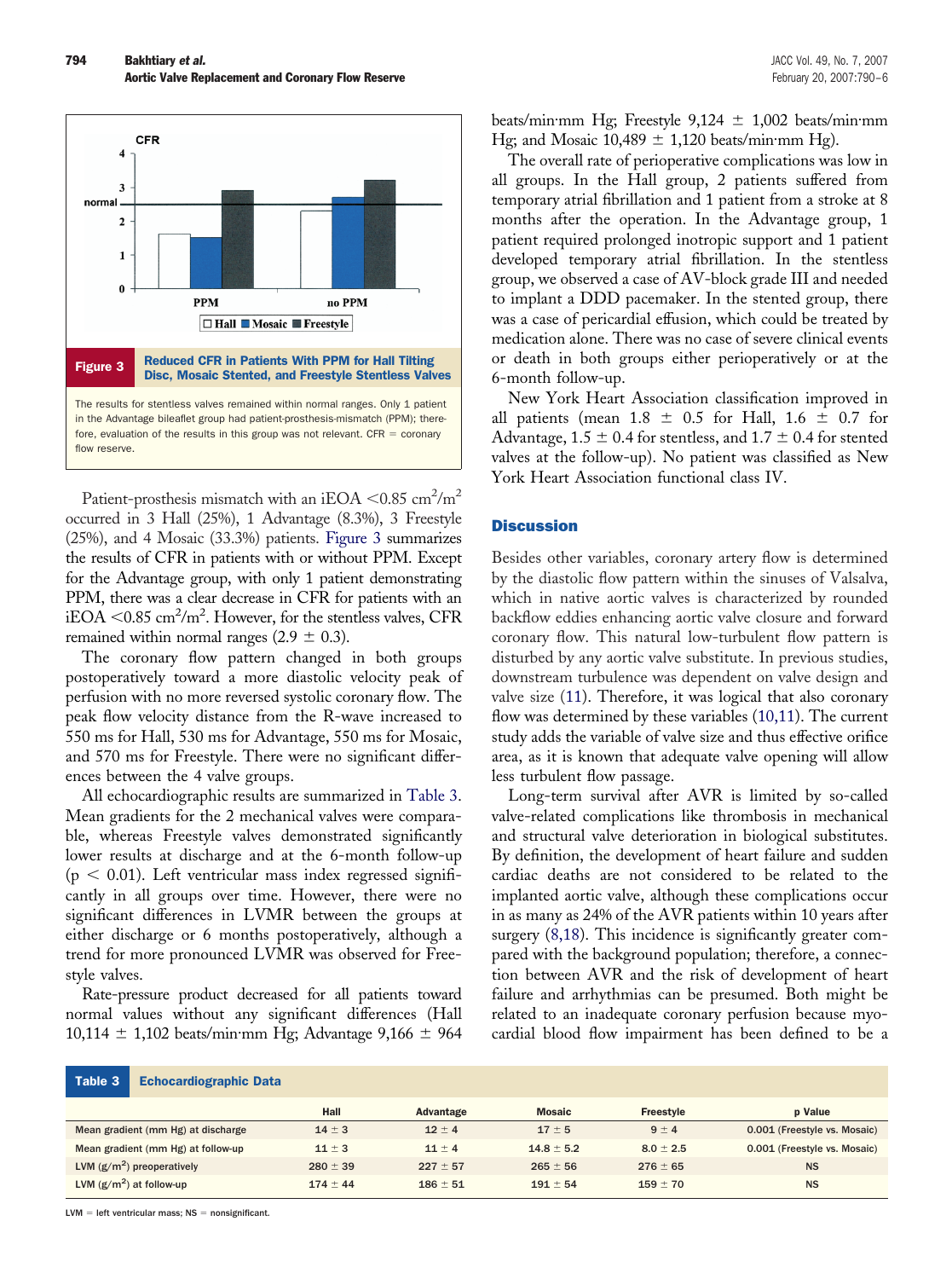strong independent predictor for the progression of heart failure [\(19\)](#page-6-0).

Indisputably, patients suffering from aortic stenosis demonstrate impaired coronary perfusion; we even demonstrated reversed flow during systolic ejection. This observation can be related on the one hand to a pathological pressure relation between the left ventricle and the ascending aorta and on the other hand to Ventouri-type suction in the aortic root caused by highly turbulent flow in aortic stenosis. It was demonstrated before that AVR leads to improvement of coronary artery flow immediately but not to a complete normalization [\(9\)](#page-6-0). In a previous animal study, we could show that no mechanical valve prosthesis could restore the physiological values of coronary perfusion measured in a control group with a native aortic valve ([12\)](#page-6-0). Coronary flow rates depended on valve design and orientation. Because all mechanical and biological valves are stenotic to some extent, it was not surprising that the remaining flow obstruction also impaired coronary artery flow analogous to aortic stenosis.

The current prospective randomized study was designed to investigate the clinical impact of the findings. We determined not only the impact of valve design on coronary flow, but also the role of the prosthetic aortic valve area represented by the iEOA. Coronary flow rates significantly increased after AVR in each individual patient; a pathologically reversed flow pattern could not be observed postoperatively. A more diastolic and thus physiological flow distribution was observed. The decline of coronary perfusion rates at 6 months postoperatively can be explained by LVMR and the normalization of cardiac output compared with the hyperdynamic phase immediately after the operation. We demonstrated that the 2 mechanical groups behaved rather similarly with respect to their hemodynamic performance and the coronary flow rates, including follow-up CFR. Thus, the Advantage valve matched the hemodynamic performance of the optimally orientated tilting disc prosthesis better than previously investigated bileaflet prostheses [\(20\)](#page-6-0). This might be caused by the design improvement of a larger central orifice, which allows a more equal flow distribution of eccentric systolic outflow [\(9–11\)](#page-6-0). Both mechanical valves could not reach the results of the 2 investigated biological valve designs. One reason might be the inherent closing volume and leakage flow during the diastolic phase, which interferes with the physiological backflow in the sinuses of Valsalva. The impact of flow dynamics in the sinuses of Valsalva on coronary flow was recently demonstrated by Markl et al. [\(21\)](#page-6-0) for patients who had undergone aortic valve repair under the different techniques of Tirone David. Another reason might be the more physiological valve leaflet closure in biological valves, which both have 3 leaflets as the native human aortic valve.

In the biological groups, stentless valves demonstrated significantly greater perfusion rates at discharge and followup. Only stentless patients showed a normal flow reserve. Transvalvular gradients and RPP as marker for myocardial oxygen demand and cardiac work load also were lower for the Freestyle patients. Thus, the valve correcting the pressure difference between the left ventricle and the aortic root best provided the most physiological coronary flow as well. The maintained annulus geometry and flexibility, as well as the low resistance to transvalvular flow reducing the intraventricular pressure, might be the most important contributors to this result. Active annulus motion and its impact on flow dynamics recently has been demonstrated by Lansac et al. [\(22\)](#page-6-0). The stentless valve imitates this natural geometry closer than the stented valve; thus, backflow and sinus turbulence is closer to normal physiology. It would be interesting to investigate the full-root technique of stentless valve implantation, a technique that is intended to preserve the geometry not only of the valve leaflets but also of the aortic root.

Patient-prosthesis mismatch occurred in all groups. Only one patient demonstrated PPM in the Advantage group; therefore, the evaluation of this group was not possible. For the remaining prostheses, there was a correlation between PPM and reduction of CFR. However, for stentless valves, this impairment did not lead to pathological results. For the remaining tilting disc and stented biological valves, PPM further reduced the previously already decreased values.

A superior hemodynamic performance in combination with increased coronary artery flow and a normal flow reserve may contribute to the observed lower midterm mortality, which has been reported for stentless valve designs, especially if PPM is absent [\(23\)](#page-6-0).

Because a major result this study draws attention on is the influence of the type of aortic valve prosthesis on coronary perfusion, especially CFR, this property should be included in investigations regarding the hemodynamic performance of mechanical and biological valve prostheses in the future. Impaired CFR might influence left ventricular function, susceptibility for arrhythmias and, finally, exercise tolerance. However, the current study did not prove definitely any clinical relevance of impaired CFR on later outcome. It is possible that the flow obtained from all 4 valve prostheses is still adequate. Further studies with larger patient cohorts should investigate its impact on late myocardial morbidity and survival rates.

**Study limitations.** Regarding limitations, we included a small number of patients in this study. In part, the negative effect of postoperative arrhythmia on MRI quality postoperatively is another limitation. Atrial fibrillation at the time of discharge was present in 3 patients in the Freestyle group, 2 patients in the Mosaic group, 1 patient in the Hall group, and 1 patient in Advantage group. In all of these patients, rate control was achieved before the MRI scan by antiarrhythmic medication. Fortunately, these patients did not demonstrate arrhythmias at the follow-up examination. From a surgical perspective, longer follow-up periods and also a greater number of patients are necessary to purport any long-term advantage of better flow pattern and higher flow velocity in different valve substitutes.